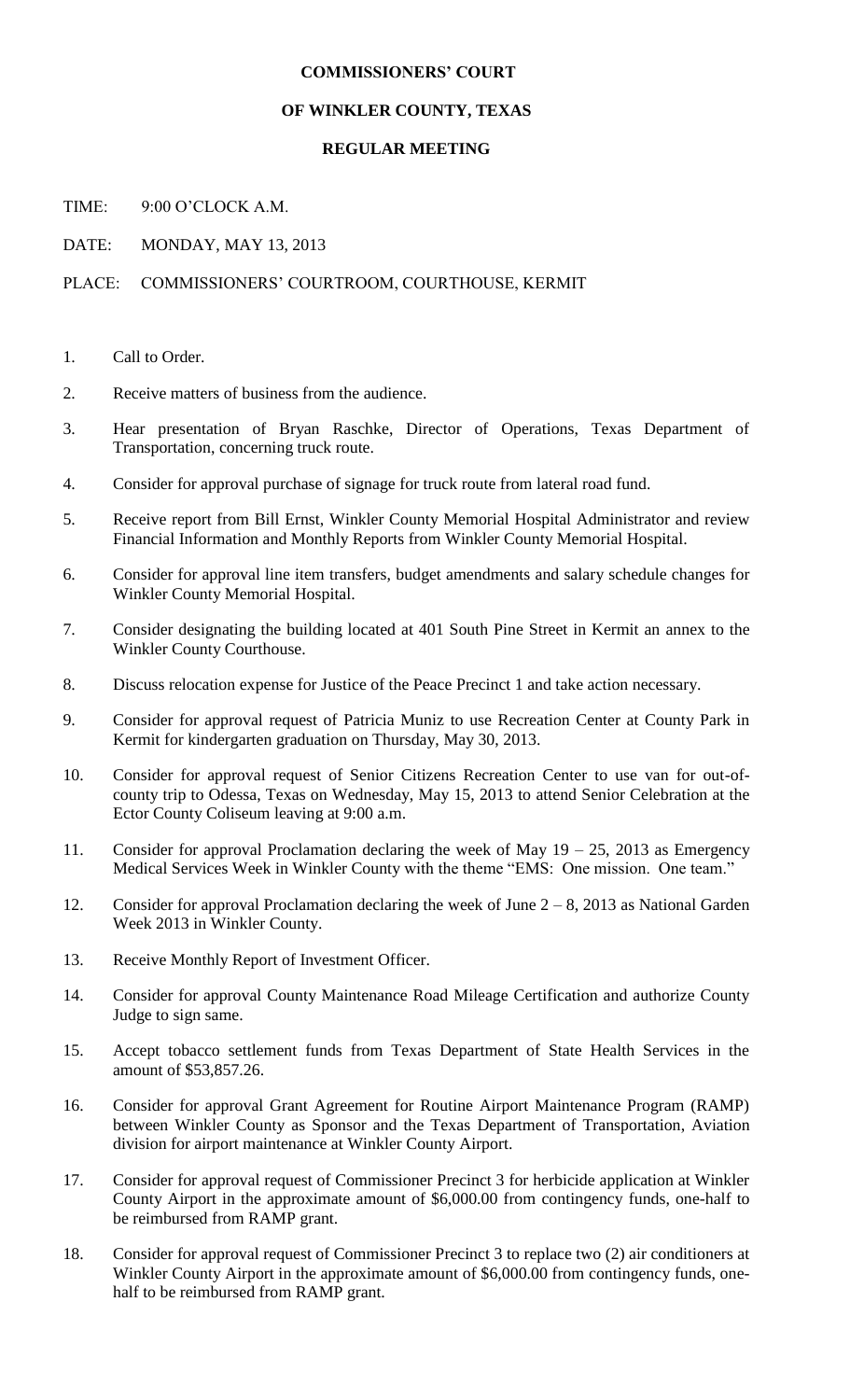- 19. Consider for approval request of Commissioner Precinct 2 to purchase Polaris in the amount of \$13,910.49 from capital expenditure funds and balance from Wink Barn budgeted funds.
- 20. Consider for approval request of Commissioner Precinct 4 to replace air conditioner in the DPS office at 401 South Pine, Kermit in the amount of \$4,461.30 from contingency funds.
- 21. Discuss opening/closing dates for swimming pools and take action necessary.
- 22. Consider for approval Annual Maintenance Agreement between Priority Pump and Supply L.P. and Winkler County for wind turbine at Winkler County Law Enforcement Center for the period of May 14, 2013 to May 13, 2014 and payment in the amount of \$2,125.00 from budgeted funds.
- 23. Consider for approval Service Agreement between COPsync and Winkler County for COPsync software, hardware and support.
- 24. Discuss status of Emergency Medical Service ambulances and consider for approval purchasing additional ambulance for Winkler County Emergency Medical Service.
- 25. Consider for approval payment in the amount of \$8,430.35 to Beth Lee Insurance Agency, Inc. for Medical Professional Liability and General Liability insurance for Winkler County Emergency Medical Service for the term of May 14, 2013 to May 13, 2014.
- 26. Consider for approval payment in the amount of \$3,649.00 to Thomson Reuters West for discount plan charges and subscription product charges for Law Library from budgeted funds.
- 27. Consider for approval payment in the total amount of \$1,728.00 to Total Office Solution for contract base rate charge for maintenance of the following machines for the period of April 1, 2013 to March 31, 2014 from budgeted funds:
	- a. County Attorney Office fax Xerox/WorkCentre Pro 555/575 \$300.00;
	- b. County Extension Office Xerox/CopyCentre C20 \$300.00;
	- c. County Sheriff Office Xerox/WorkCentre Pro 423/428 \$376.00;
	- d. County Tax Assessor/Collector Office Xerox/WorkCentre Pro 423/428 \$376.00; and
	- e. County Auditor Office Xerox/WorkCentre Pro 423/428 \$376.00.
- 28. Consider for approval payment in the amount of \$4,355.00 to GovConnection for software and licensing for county computers from budgeted funds.
- 29. Consider for approval Proposal for CodeRED Emergency Communications Network Weather Warning System and payment in the amount of \$1,207.10 from budgeted funds.
- 30. Consider for approval payment in the amount of \$50.00 to State Farm Fire and Casualty Company for surety bond for Dorothy Holguin, Professional Prosecutor, for the period of June 13, 2013 to June 13, 2014 from budgeted funds.
- 31. Consider for approval IGT for uncompensated care in the amount of \$552,569.00 from budgeted hospital support (\$417,536.90), tobacco settlement funds (\$53,857.26) and committed medical and emergency response fund (\$81,174.84).
- 32. Discuss 2013 paving project and take action necessary.

\_\_\_\_\_\_\_\_\_\_\_\_\_\_\_\_\_\_\_\_

\_\_\_\_\_\_\_\_\_\_\_\_\_\_\_\_\_\_\_\_\_

33. Enter into Executive Session in accordance with Section 551.071 Texas Government Code, V.T.C.A. to consult with attorney contemplated litigation concerning health insurance reimbursements.

<sup>10:30</sup> a.m.